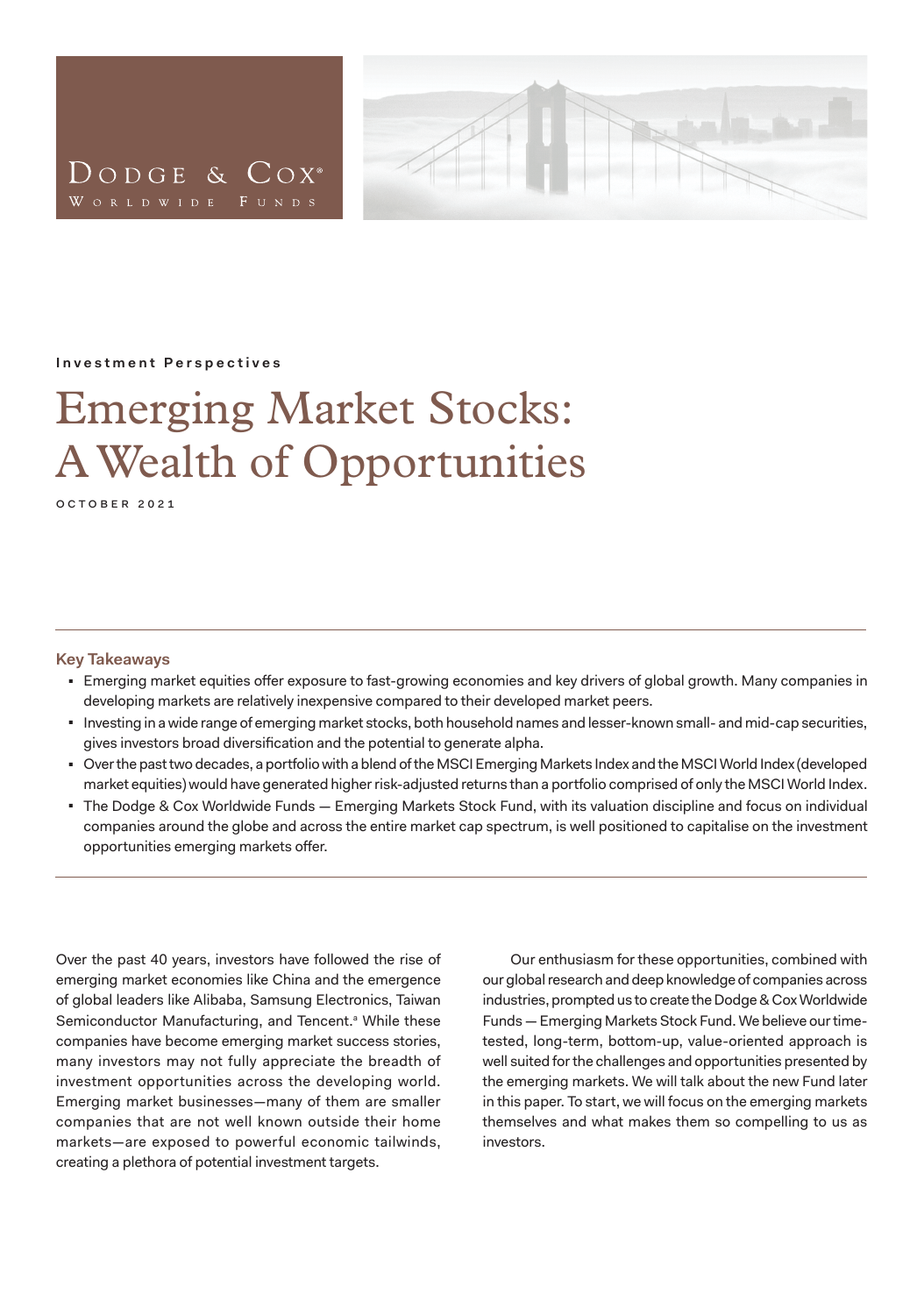## <span id="page-1-0"></span>**Compelling Growth Opportunities**

Emerging markets comprise over 80 percent of the world's population and are responsible for nearly 80 percent of global GDP growth. While most people know that China's economy is expanding rapidly, dozens of other emerging market countries are also showing impressive growth. Many are benefiting from advances in education and technology and the adoption of more market-friendly policies. This growth story translates into opportunities for companies located or doing business in these markets.

Compared to their developed market peers, many emerging market companies have the potential to increase earnings at a faster rate due to increasing living standards in their domestic markets and rising demand from the rest of the world. That is not to say investing in emerging market companies comes without risks. Many emerging market countries face notable challenges, such as underdeveloped and less resilient economies, greater political instability, and less well-established and predictable legal and regulatory regimes. Emerging market investors may also have less access to reliable, publicly available information about companies. Furthermore, over the past 18 months, emerging markets and emerging market companies have suffered disproportionately from the COVID-19 pandemic, and it is difficult to predict how long it may take for different markets to recover.

However, as a group, emerging market companies are trading at considerably lower valuation multiples than their developed market counterparts (see Figure 1). Over the past 20 years, the aggregate market value of emerging market companies as a percentage of total global equity market capitalisation has more than doubled (see Figure 2). This

### **Figure 1: Emerging Market Companies Are Relatively Inexpensive[c](#page-5-0)**



Forward Price-to-Earnings Ratio

shows how quickly emerging markets are growing relative to developed markets and how much the emerging market investable universe has expanded. In 2001, the total market value of the stocks in the MSCI Emerging Markets Index was equal to about 5 percent of the market cap of the MSCI All Country World Index. Today, that number is about 12 percent.<sup>b</sup>

## **Stock Selection Opportunities**

We think of emerging market stocks in two broad categories: very large businesses (many of them household names) and a much longer list of small and mid-sized firms that the typical investor has never heard of (see Figure 3). By our count, there are thousands of investable companies in the emerging market universe.

One way to think about this split is by focusing on some of the key engines of global growth. Consider the global digital supply chain that underpins our lives. At one end of the spectrum is Taiwan Semiconductor Manufacturing, one of the world's largest companies, with a market cap of more than \$540 billion. At the other end are Yageo (\$8 billion market cap), Nanya Technology (\$7 billion), and Powertech Technology (\$3 billion), other Taiwanese businesses that manufacture and distribute electronic components. This is a small sample of emerging market opportunities, but the larger point is that the growth of the global supply chain plays a role in the potential success of these smaller companies. We see the same pattern in other factors driving global economic growth—commodity production, e-commerce, and increased penetration of financial products. Emerging market companies of all sizes are providing goods and services the world demands.

### **Figure 2: The Emerging Market Investable Universe Has More Than Doubled Over the Past Two Decades**



Source: MSCI.

Source: MSCI, S&P.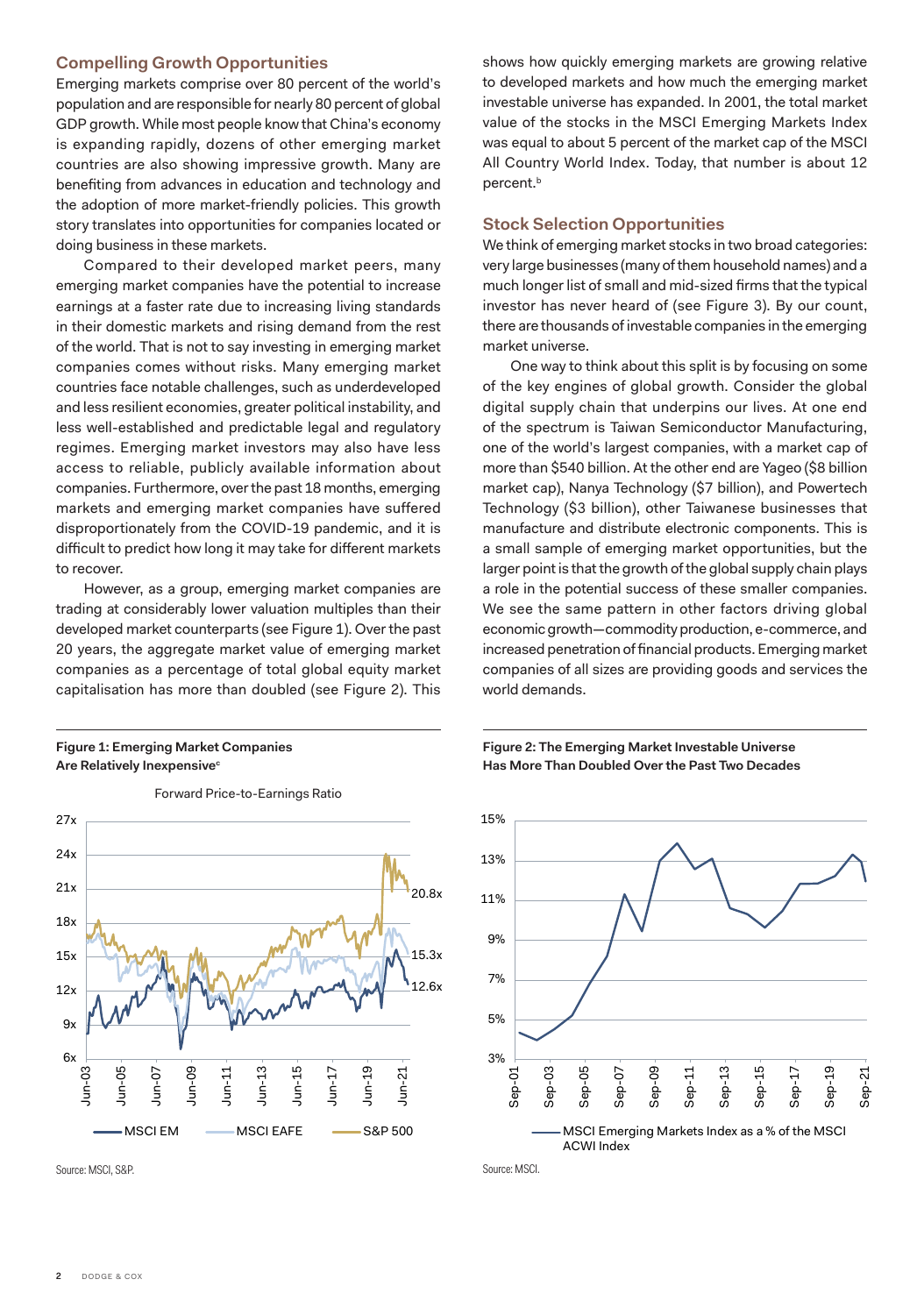<span id="page-2-0"></span>**Figure 3. Including Smaller Companies in the Investable Universe Allows for Greater Diversification**

MSCI Emerging Markets Index Constituents<sup>d</sup>



Source: MSCI.

Since large-cap emerging market companies are mostly concentrated in the Information Technology and Financials sectors, investors need to be willing to invest in small- and mid-cap companies to achieve broad diversification in emerging markets. Not every emerging market investment will succeed, and finding the hidden gems in the small- and mid-cap world is not simple or straightforward. It requires extensive research and a global reach. But for those with the capabilities, the potential rewards are large. Put another way, we believe the emerging markets are an ideal place for active managers to perform their craft.

# **Diversification Benefits to Investors**

Emerging market equities offer unique risks and opportunities that may complement a diversified portfolio. Investing in emerging markets is typically considered riskier than investing in developed markets. Indeed, over the past two decades, the MSCI Emerging Markets Index has been more volatile than the MSCI World Index of developed market stocks, using the standard deviation of monthly returns as a proxy for volatility. Over the same period, the MSCI Emerging Markets Index generated higher returns than the MSCI World Index. That is not surprising. However, investors might be surprised to learn that, over the past two decades, a portfolio reflecting a blend of emerging and developed markets indices would have generated higher returns than a developed markets-only portfolio, with only a modest increase in volatility (see Figure 4, tracking the performance of various blends of the MSCI Emerging Markets and MSCI World Indices).

## **Our Fund**

We launched the Dodge & Cox Worldwide Funds — Emerging Markets Stock Fund in May 2021 to offer investors a portfolio that includes the most compelling emerging

#### **Figure 4: Exposure to Emerging Markets Has Historically Improved Risk-Adjusted Returnse**



Average Annual Return of Portfolios of MSCI Emerging Markets Index ("EM") and MSCI World Index ("World") Rebalanced Monthly (1999 through 2020)

Source: Bloomberg, MSCI. Past performance is no guarantee of future results. Index returns include dividends, but unlike Fund returns, do not reflect fees or expenses.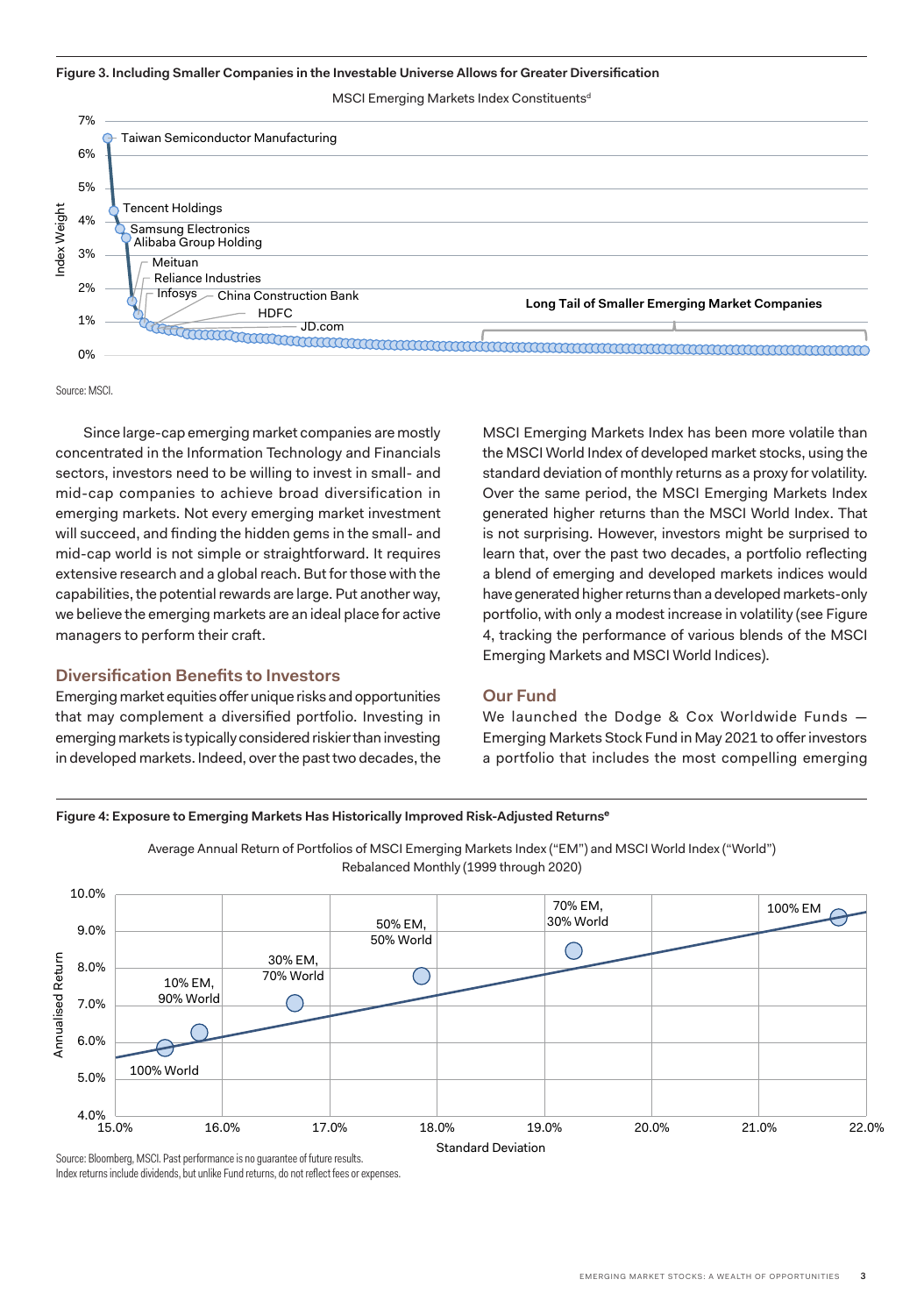market investment ideas identified by our global research team. We study a broad research universe of roughly 4,300 emerging market stocks across 70 countries, including many emerging market companies that are not part of the Fund's benchmark, the MSCI Emerging Markets Index. We consider companies across the market capitalisation spectrum. Fund holdings include companies based in emerging markets and companies based in developed markets with significant economic exposure to emerging markets.

Casting a wide net means we consider more companies, countries, and sectors than a typical emerging markets fund. Our portfolio includes many stocks that are not household names in the United States. While dozens of Wall Street analysts follow every Fortune 500 company, few analysts cover more than the largest of these emerging market companies. As of September 2021, the Fund had 37 percent of its net assets in small- and mid-cap stocks.<sup>f</sup> Many of these smallercap holdings have exposure to attractive growth drivers, such as increasing consumption patterns, demand for wealth management services, expanding telecommunications and internet coverage, and real estate development, to name a few. In some cases, there are no large-cap investment alternatives providing exposure to particular growth drivers. By expanding the universe of potential emerging market stocks to include smaller companies, the Fund's shareholders get two benefits: 1) greater diversification through exposure to companies, sectors, and regions, and 2) additional opportunities to generate alpha through investment in companies not included in commonly tracked indices.

Like other Dodge & Cox-managed funds, this Fund has below-average fees and expenses compared to its peers. This Fund's net expense ratio is currently capped at 70 basis points<sup>g</sup> versus an average of approximately 100 basis points for actively managed funds within the Morningstar EAA Fund Global Emerging Markets Equity category.<sup>h</sup> That difference winds up in the pockets of our shareholders and makes a difference to performance over time.

The Fund is constructed based on Dodge & Cox's strict valuation discipline and fundamental approach to stock selection, with a portfolio built on the expertise of our global industry analysts. In the years we have spent investing in emerging market companies for other Dodge & Cox mutual funds, we have built tools to enhance our analysts' ability to identify risks and opportunities in emerging markets. In managing the portfolio, the Emerging Markets Equity Investment Committee also relies upon the breadth of our equity and fixed income research teams. This includes our global macroeconomic analysts who identify the geopolitical and institutional risks that disproportionately affect emerging market currencies and capital markets.

# **In Closing**

As an active manager, the Dodge & Cox Worldwide Funds — Emerging Markets Stock Fund gives us the flexibility to pursue the opportunities we see as most compelling across emerging markets. Investors who share Dodge & Cox's long-term investment horizon and are seeking active, valueoriented exposure to developing economies and companies in markets that are difficult to access should consider our Emerging Markets Stock Fund. We look forward to discussing this new investment opportunity with you.

Emerging Markets Equity Investment Committee Members







**Diana Strandberg, CFA** Senior Vice President and Director of International Equity





**Rameez Dossa, CFA**  Vice President and Research Analyst



**Robert Turley, Ph.D., CFA**  Vice President and Research Analyst



**Sophie Chen, CFA** Vice President and Research Analyst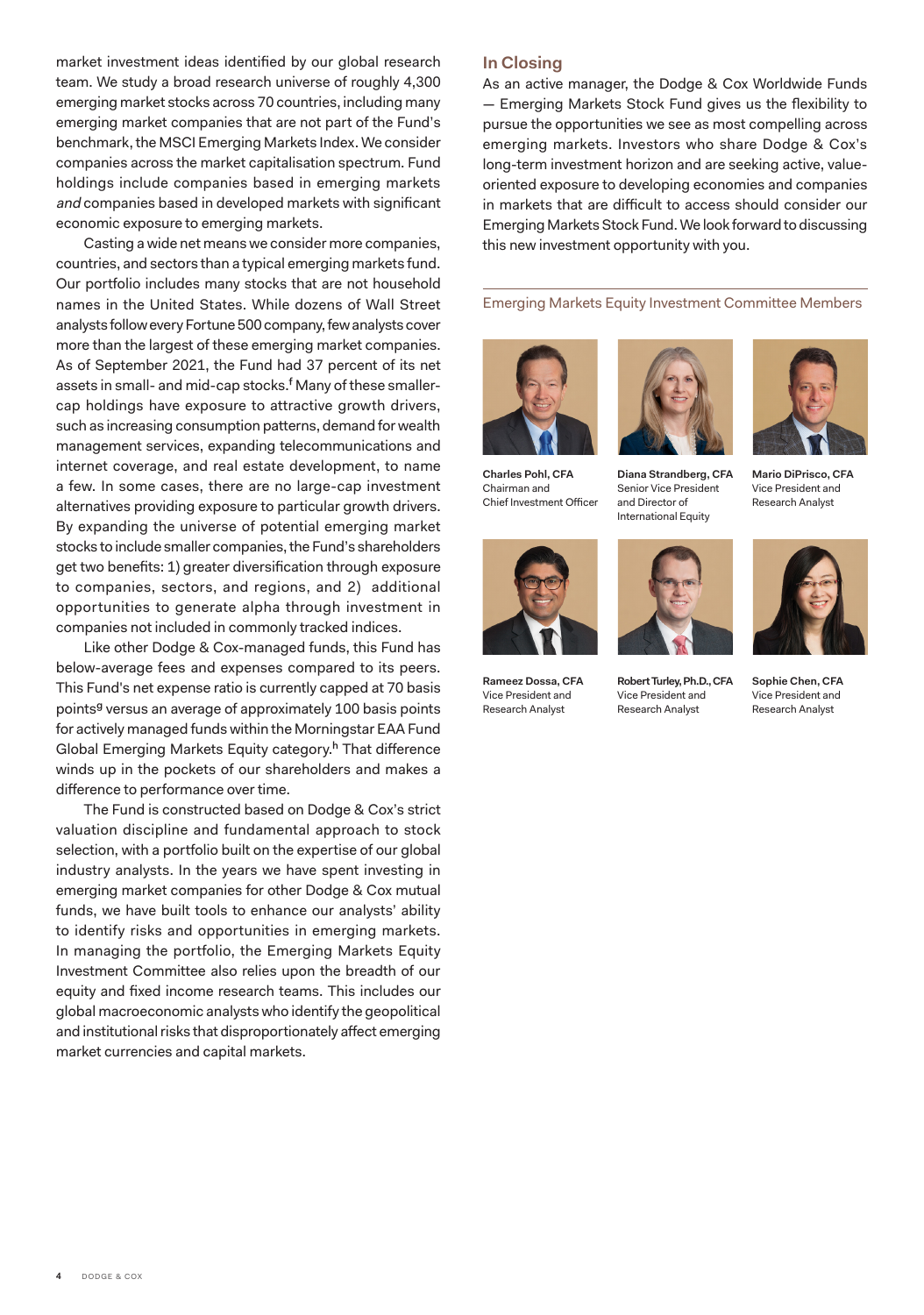#### Extending Our Global Reach

The creation of our Emerging Markets Stock Fund is the latest stop on our journey to offer our investors access to opportunities around the globe. By the 1980s, it was apparent that more industries were becoming globally competitive, so it no longer made sense to confine our research efforts to American companies. As our analysts evaluated non-U.S. companies, they found a number of strong businesses selling at attractive prices. As a result, we have expanded significantly the range of opportunities available to our clients, first in the United States through the Dodge & Cox International Stock Fund to U.S. investors in 2001, and later to non-U.S. investors through the Dodge & Cox Worldwide Funds — Global Stock Fund (launched in 2009) and Dodge & Cox Worldwide Funds — Global Bond Fund (launched in 2014), and this newly launched Emerging Markets Stock Fund.

All our Funds benefit from other additions to our tool kit, including macroeconomic analysis, environmental, social, and governance (ESG) research, and quantitative modeling that enable us to measure risk more accurately. Together, these tools have made us stronger global investors.

Since 1930, Dodge & Cox has adhered to a consistent approach to investing grounded in our conviction that a combination of fundamental research and a valuation discipline will produce the best results over time. That has not changed. What has changed is the scope of our work. We have pursued a multi-decade quest to expand the scope of our research coverage and analytical skill set in response to the growing global universe of investment opportunities.